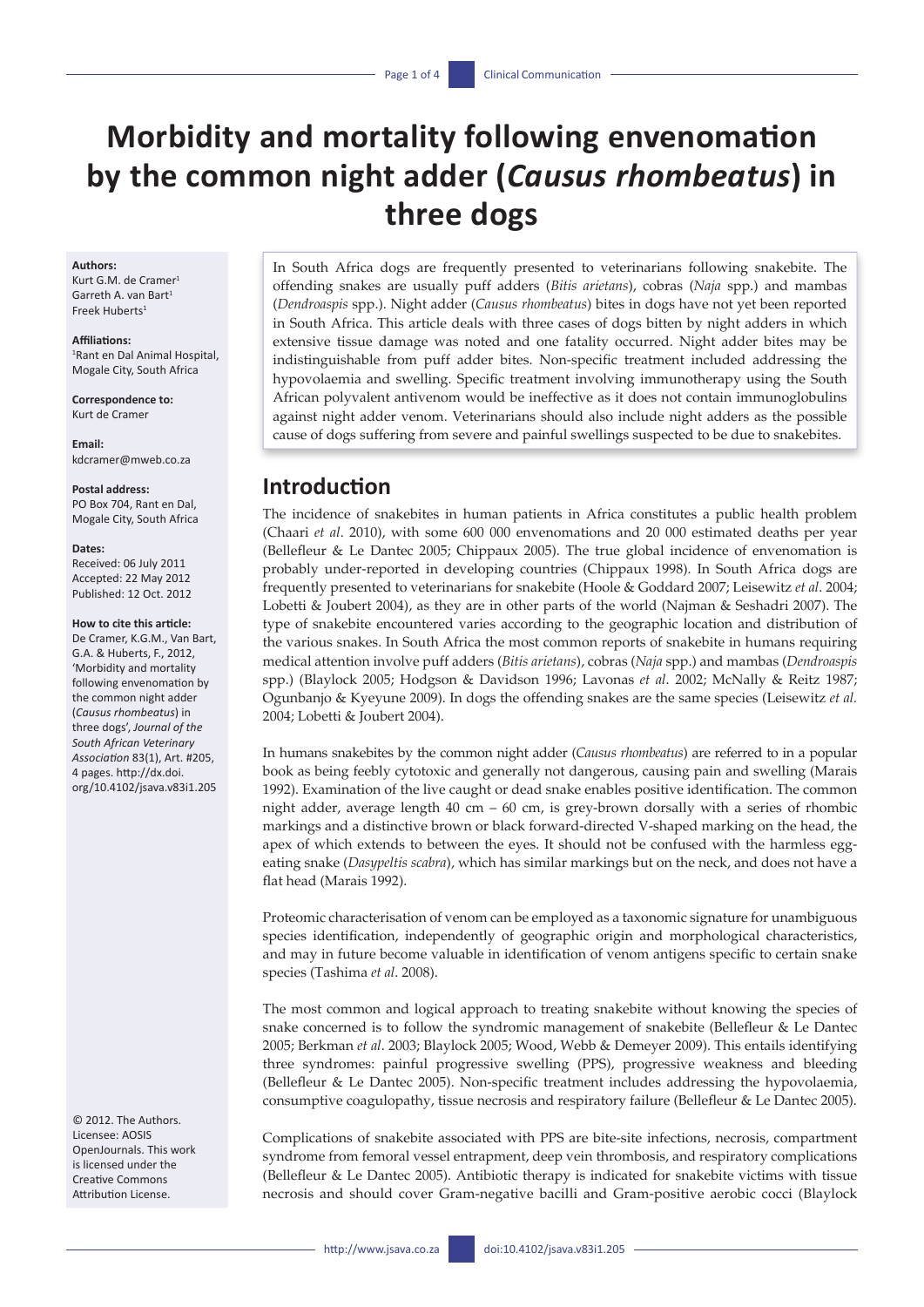1999). Specific treatment involves immunotherapy by administering intravenous injection of polyvalent or monovalent purified immunoglobulin fragments against the venom (Bellefleur & Le Dantec 2005). In severe cases antivenom is the only effective treatment (Brown & Landon 2010; Dzikouk *et al*. 2002; Stock *et al*. 2007; Warrell 1993).

This report deals with three cases of dogs bitten by night adders, in which extensive tissue damage was noted and one fatality occurred.

## **Case selection**

Three cases of snakebite were selected out of 22 that presented to a private animal clinic over a 3-year period (2009–2011). The selected cases all had at least two or more visible snake fang marks and showed clinical signs of PPS. In all three the owner had witnessed the snakebite, and the offending snake was presented to the clinic for identification and positively identified by the authors as the common night adder.

# **Clinical progress of the cases**

Severe PPS was the most obvious presenting clinical sign at the site of the bite. The lips, tongue, intermandibular area and ventral aspect of the neck were most severely affected. Shaving of affected areas revealed large suggillations covering lips, face and neck. Respiratory distress was noted in one case, caused by swelling of the tongue, pharynx and ventral neck. In this case an intermandibular incision was made in an attempt to reduce complications caused by the severe swelling, facilitate drainage of fluids and attempt to improve breathing, but the dog died within 36 hours of the bite. The remaining two cases revealed necrosis surrounding the area of the bite by the second day, which required surgical debridement. The resulting wounds were left open to heal by second intention and the dogs made an uneventful recovery.

# **Ethical considerations**

### **Potential benefits and hazards**

No animals were harmed and no specific procedure or intervention was performed on these animals other than treatment intervention that would normally have take place in the handling of these cases during clinical practice. No protocol was submitted as the article merely describes treatment and outcome of clinical cases which presented to private practice.

#### **Recruitment procedures**

No specific recruitment procedures were used in any of the cases, as the owners presented their pets at random to the veterinary practice out of free choice after the animals had suffered snakebite.

### **Informed consent**

Standard informed consent was obtained in writing for all the cases, in accordance with the custom of the veterinary hospital. This consent obtains permission by the hospital and its staff members to perform all the necessary procedures and treatments deemed necessary for the pet presented.

#### **Data protection**

All data collected remain confidential and remain the property of the veterinary hospital; they will be kept for a minimum of five years and are available for inspection on request.

## **Discussion**

There are no previous reports of night adder bites in dogs in South Africa. In this study none of the humans frequenting the same premises where the dogs were bitten had ever themselves been bitten. It is quite possible that because of the inquisitive nature of dogs the incidence of snakebite is higher in them than in humans (who generally fear snakes).

It is well documented that children suffer more serious complications (Bellefleur & Le Dantec 2005) and have a less favourable outcome following snakebite (Fourn *et al*. 2005; Hadley, McGarr & Mars 1999; Ogunbanjo & Kyeyune 2009; Wilkinson 1994; Wood *et al.* 2009). It may be speculated that body weight, tissue mass at the bite site and amount of toxin to weight ratio may play a role here. Since dogs generally weigh substantially less than humans, it could be speculated that they are likely to be more severely affected. Although no comparative study has been reported, the data from two reports suggest a higher fatality rate in dog victims of snakebite than human victims (Chippaux 1998; Lobetti & Joubert 2004).

It is fair to speculate that since the dogs in this report all suffered from more than one bite, they may have received a larger volume of venom than would normally be the case in humans, where single bites are the rule. It is also likely that snakes that are being bitten by dogs and are in mortal danger are more likely to bite the dog repeatedly and deliver larger volumes of venom to their victim. The investigative and persistent nature of dogs may perhaps also explain why they are more often bitten by back-fanged snakes like the boomslang (*Dispholidus typus*) (Hoole & Goddard 2007; Vaughan-Scott & Lobetti 1995) than humans are (Leisewitz *et al.* 2004). Partial consumption of the snake was noticed in some of the cases in this study. One interesting report described a human patient who presented authentic systemic signs of snake poisoning after ingesting a whole raw viper (Chaari *et al.* 2010). From this it must be deduced that this mode of envenomation is also possible in dogs.

Considerable intraspecies venom variability has also been reported (Gutirrez *et al*. 2009). This variation in snake venom composition in the same species is thought to be subject to strong natural selection as a result of adaptation to regional differences in specific diets available to the snake (Casewell *et al*. 2009). This has important implications, and strongly advocates further investigations into the medical significance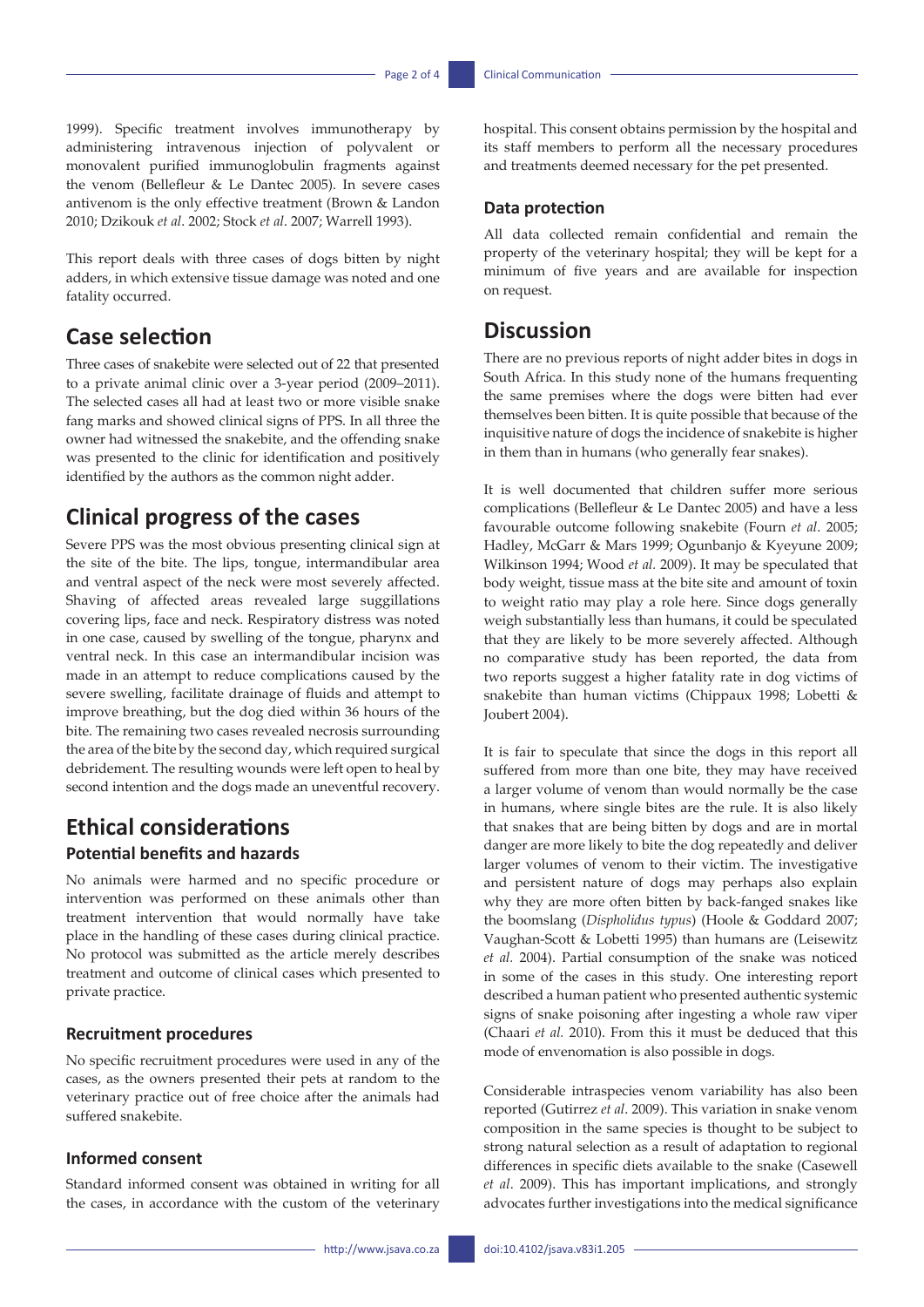of venom variation within certain snake species and its impact on antivenom therapy (Casewell *et al.* 2009).

Antivenomics is the study involving immunoreactivity of antivenom to the venoms of snakes (Gutirrez *et al.* 2009). This proteomic approach is based on the ability of antivenom to immunodeplete homologous or heterologous venom proteins (Calvete *et al*. 2010). This field of study supports the hypothesis that antevenoms prepared from the venom of some snakes may be partially or fully effective against snakes in the same genera but from different species (Calvete *et al.* 2010). This hypothesis is supported by the observation that some antivenoms proved effective against the venom of *Echis leucogaster* and *Echis ocellatus* although no venom of the genus *Echis* was used to immunise the horses during preparation of the antivenom (Dzikouk *et al.* 2002).

Paraspecificity of snake antivenoms must be proven and not assumed in selecting immunotherapy for snakebite victims (Dzikouk *et al.* 2002). In another study it was proven that there is cross-neutralisation between two Australian elapid venoms, tiger snake (*Notechis scutatus*) and brown snake (*Pseudonaja textilis*) venoms, by their respective monovalent antivenoms (O'Leary & Isbister 2009). Paraspecificity of the polyvalent antivenoms has been raised by increasing the number of immunising antigens, to allow treatment against the bite of the many species of viperid and elapid snakes in Southern and Equatorial Africa (Hawgood 2001).

There is no antivenom available for treating bites from vine snakes (*Thelotornis capensis*), berg adders (*Bitis atropos*), and night adders (*Causus* spp.) (Leisewitz *et al.* 2004). It is not known whether the local antivenom shows paraspecificity against night adder bites. Although of interest, these tests are unlikely to be conducted because of the generally benign nature of night adder bites in humans, as well as dangers associated with antivenom reactions in humans. However, in dogs this might be of future interest. Since antisera-related reactions in humans are frequent and may be fatal (Bellefleur & Le Dantec 2005; Ogunbanjo & Kyeyune 2009; White 1977), indiscriminate use of antivenom by lay people outside the hospital away from high-care facilities should be strongly discouraged (Moran *et al*. 1998; Wood *et al.* 2009).

It is uncertain whether the same incidence of serious anaphylactoid reaction occurs in dogs following antivenom administration, but the paucity of reports suggests that they are rare in dogs. A mild reaction was reported in a dog after administration of boomslang antivenom (Hoole & Goddard 2007). Considering the apparent low incidence of antivenom reactions in dogs, a case can be made for its administration in dogs with suspected snakebite. In one study 36 dogs were treated with polyvalent antiserum, and none showed reactions to it. Considerable progress has been made in antivenomics and immunotherapy, which has led to a canine rattlesnake vaccine (Najman & Seshadri 2007).

From the three selected cases it is clear that envenomation by a common night adder may be serious and result in death in dogs. The PPS noticed in this report and associated necrosis is perhaps more akin to what is seen with puff adder bites in humans. Dogs bitten by puff adders show mostly local haemorrhage, severe swelling and occasionally tissue loss. The observations in these cases do not imply that night adder bites in dogs will always lead to severe PPS, require hospitalisation or lead to death. It remains unknown what percentage of night adder bites in dogs are associated with severe complications, and what other factors may be involved in clinical manifestations of these bites in dogs. It is hypothesised that large volumes of night adder venom may be required to bring about the severe complications described in the three selected cases reported here.

## **Conclusion**

Extrapolating from human medicine, veterinarians have always assumed that night adder bites in dogs will also be benign. This report confirms that veterinarians should also include night adders as possible culpable snakes in cases of dogs suffering from PPS following confirmed snakebites.

# **Acknowledgements**

### **Competing interests**

The authors declare that they have no financial or personal relationship(s) which may have inappropriately influenced them in writing this paper.

#### **Authors' contributions**

K.d.C. (Rant en Dal Animal Hospital) was the project leader, first author, and wrote the manuscript and revisions. G.A.v.B. (Rant en Dal Animal Hospital) and F.H. (Rant en Dal Animal Hospital) assisted with data collection and made conceptual contributions.

# **References**

- Bellefleur, J.P. & Le Dantec, P., 2005, 'Hospital care of snakebites in Africa', *Bulletin de la Societé de Pathologie Exotique* 98, 273–276. PMid:16402573
- Berkman, N.D., Thorp, J., Lohr, K.N., Carey, T.S., Hartmann, K.E., Gavin, N.I. *et al*., 2003, 'Tocolytic, treatment for the management of preterm labor: A review of the evidence', *American Journal of Obstetrics and Gynecology* 188, 1648–1659. [http://dx.doi.org/10.1067/mob.2003.356,](http://dx.doi.org/10.1067/mob.2003.356) PMid:12825006
- Blaylock, RS., 1999, 'Antibiotic use and infection in snakebite victims', *South African Medical Journal* 89, 874–876. PMid:10488365
- Blaylock, R.S., 2005, 'The identification and syndromic management of snakebite in South Africa', *South African Family Practice* 47, 48–53.
- Brown, N. & Landon, J., 2010, 'Antivenom: The most cost-effective treatment in the world?', *Toxicon* 55, 1405–1407. [http://dx.doi.org/10.1016/j.toxicon.2010.02.012,](http://dx.doi.org/10.1016/j.toxicon.2010.02.012) PMid:20171241
- Calvete, J.J., Cid, P., Sanz, L., Segura, E.U., Villalta, M., Herrera, M. *et al*., 2010, 'Antivenomic assessment of the immunological reactivity of EchiTAb-Plus-ICP, an antivenom for the treatment of snakebite envenoming in sub-Saharan Africa', *American Journal of Tropical Medicine and Hygiene* 82, 1194–1201. [http://dx.doi.](http://dx.doi.org/10.4269/ajtmh.2010.09-0733) [org/10.4269/ajtmh.2010.09-0733,](http://dx.doi.org/10.4269/ajtmh.2010.09-0733) PMid:20519622
- Casewell, N.R., Harrison, R.A., Weester, W. & Wagstaff, S.C., 2009, 'Comparative venom gland transcriptome surveys of the saw-scaled vipers (Viperidae: *Echis*) reveal substantial intra-family gene diversity and novel venom transcripts', *BMC Genomics* 10(564), 564–567.
- Chaari, A.N., Bahloul, M., Tlijani, M., Dammak, H. & Bouaziz, M., 2010, 'An unusual mode of snake poisoning in Tunisia', *Medecine Tropicale: Revue du Corps de Sante Colonial* 70, 201–202.
- Chippaux, J.P., 1998, 'Snake-bites: Appraisal of the global situation', *Bulletin of the World Health Organization* 76, 515–524. PMid:9868843
- Chippaux, J.P., 2005, 'Ophidian envenomations and emergencies in Sub-Saharan Africa', *Bulletin de la Societé de Pathologie Exotique* 98, 263–268. PMid:16402571